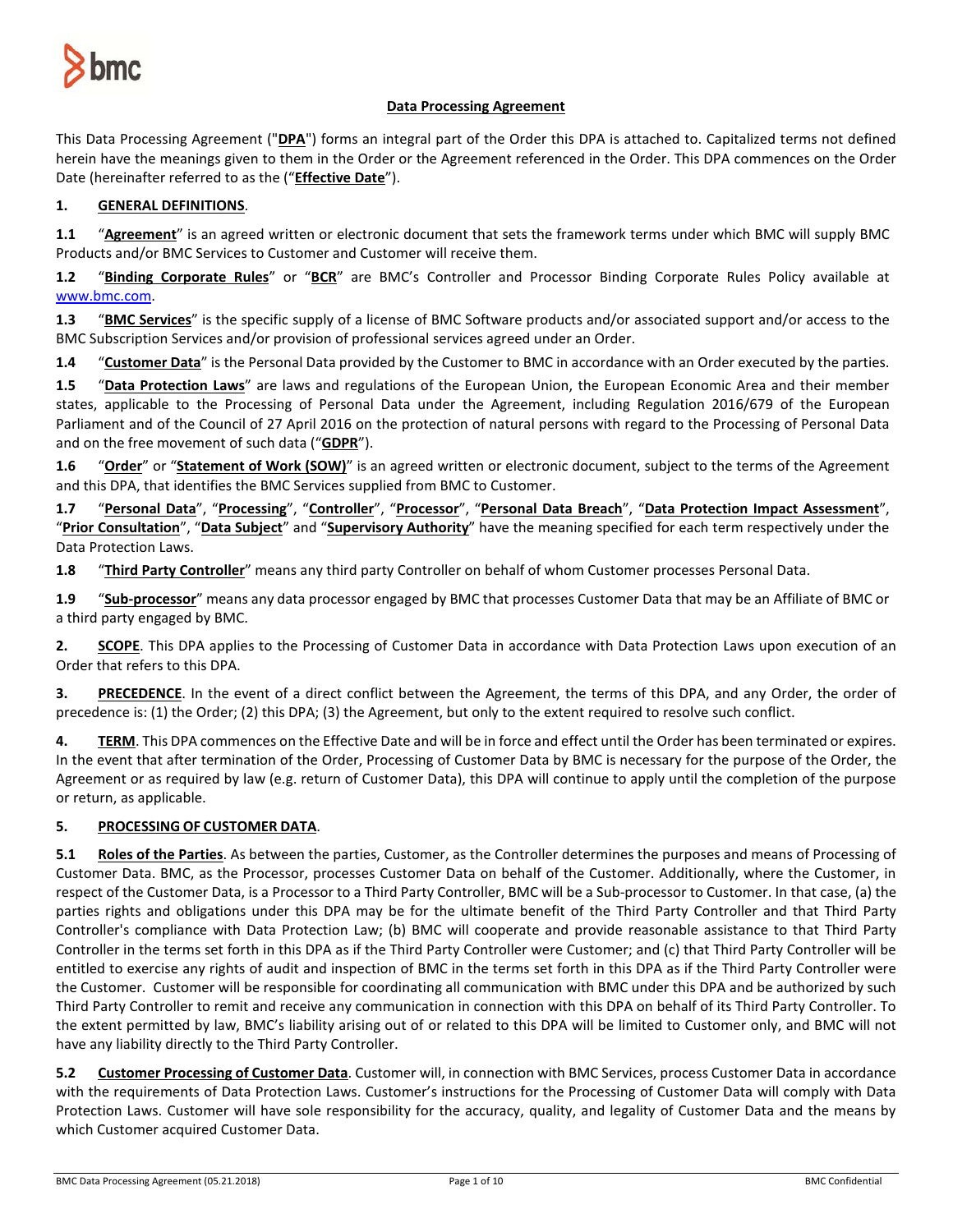

**5.3 BMC Processing of Customer Data**. BMC will only process Customer Data on behalf of and in accordance with Customer's documented instructions as set forth in this DPA. BMC will not process Customer Data except on Customer's instructions, unless required to do so by law. Customer instructs BMC to process Customer Data necessary for the exercise and performance of Customer's rights and obligations under the Agreement, the Order and this DPA respectively. Customer Data may be processed or used for another purpose only with the prior written consent of Customer. BMC will immediately inform Customer if, in BMC's opinion, an instruction from the Customer may infringe Data Protection Laws.

**5.4 Details of Processing.** BMC will process and use Customer Data for the purposes defined in Attachment 1 to this DPA and in accordance with Customer's instructions as set forth in the Agreement, the Order and this DPA. The subject-matter, duration, nature and purpose of the processing, the types of Customer Data and categories of Data Subjects processed under this DPA are further specified in Attachment 1 to this DPA.

**5.5 Records of Processing activities**. Customer and BMC will maintain records of Processing activities, in their respective roles of Controller and Processor. Parties will cooperate to fulfil the obligation to maintain such records. Any material change made by a party, requiring an update of the records of Processing activities maintained by the other party, will be notified to the other party within a reasonable time. Each party will bear its own costs for its own records of Processing activities.

# **6. SUB-PROCESSING**.

**6.1 Sub-processor.** Customer acknowledges and agrees that BMC may engage its Affiliates or third parties as Sub-processors in connection with BMC Services, including access to Customer Data. A list of all Sub-processors (including BMC Affiliates and third party Sub-processor) as of the Effective Date of this DPA is provided in Attachment 2 to this DPA.

**6.2 Written contract.** Sub-processors will be obliged under a written contract (i) to comply with Data Protection Laws and (ii) to provide at least the same level of data protection as is required by this DPA, including the implementation of appropriate technical and organizational measures.

**6.3 Change of Sub-processors**. Any additions, removals or replacements of Sub-processors will be notified to the Customer via email. Customer may oppose to BMC use of a new Sub-processor by notifying BMC in writing of its objective reasons to oppose within ten (10) business days after receipt of BMC's notice. In the event Customer objects to a new Sub-processor, BMC will use reasonable efforts to make available to Customer a change in the BMC Services or recommend a commercially reasonable change to Customer's configuration or use of the BMC Services to avoid Processing of Customer Data by the objected-to new Sub-processor without unreasonably burdening the Customer. If BMC is unable to make available such change within a reasonable period of time, Customer may terminate the applicable Order(s) with respect only to those BMC Services which cannot be provided by BMC without the use of the objected-to new Sub-processor by providing written notice to BMC. BMC will refund Customer any prepaid fees covering the remainder of the Order term following the effective date of termination with respect to such terminated BMC Services, without imposing a penalty for such termination on Customer.

**6.4 Responsibility**. BMC will be liable for the performance of its Sub-processors to the same extent BMC would be liable if performing the BMC Services of each Sub-processor directly under the terms of this DPA.

**7. DATA SUBJECT REQUESTS**. In the event any of the parties receives a request from a Data Subject to exercise the Data Subject's right of access, right to rectification, restriction of Processing, erasure ("right to be forgotten"), data portability, object to the Processing, or its right not to be subject to an automated individual decision making ("**Data Subject request**"):

**7.1 Addressed to Customer**. To the extent Customer, in its use of the BMC Services, cannot address a Data Subject request, considering the nature of the Processing, BMC will provide commercially reasonable assistance upon Customer's written request by appropriate technical and organizational measures, insofar as this is possible, and to the extent BMC is legally permitted to do so, for the fulfilment of Customer's obligation to respond to a Data Subject request under Data Protection Laws. Customer will be responsible for any costs arising from BMC's provision of such assistance.

**7.2 Addressed to BMC**. BMC will promptly notify Customer of a Data Subject request received in connection with BMC Services, to the extent legally permitted.

**8. DELETION AND RETURN**. Upon request by Customer made within thirty (30) days after the effective date of termination of the Order(s), BMC will either delete or return all the Customer Data to the Customer. After such thirty (30) day period, if BMC has not already done so, BMC will delete the Customer Data from the BMC Services, including copies, unless legally prohibited.

**9. TRANSFER OF CUSTOMER DATA TO THIRD COUNTRIES**. BMC will transfer Customer Data pursuant to the BCR as approved by the Supervisory Authority for (a) transfers outside of the European Union, the European Economic Area and/or their member states, Switzerland and the United Kingdom and (b) for Customer's that have contractually specified in an Order that Data Protection Laws apply. The BCR policy is incorporated into a BMC corporate wide policy, requiring all BMC Affiliates and their employees to comply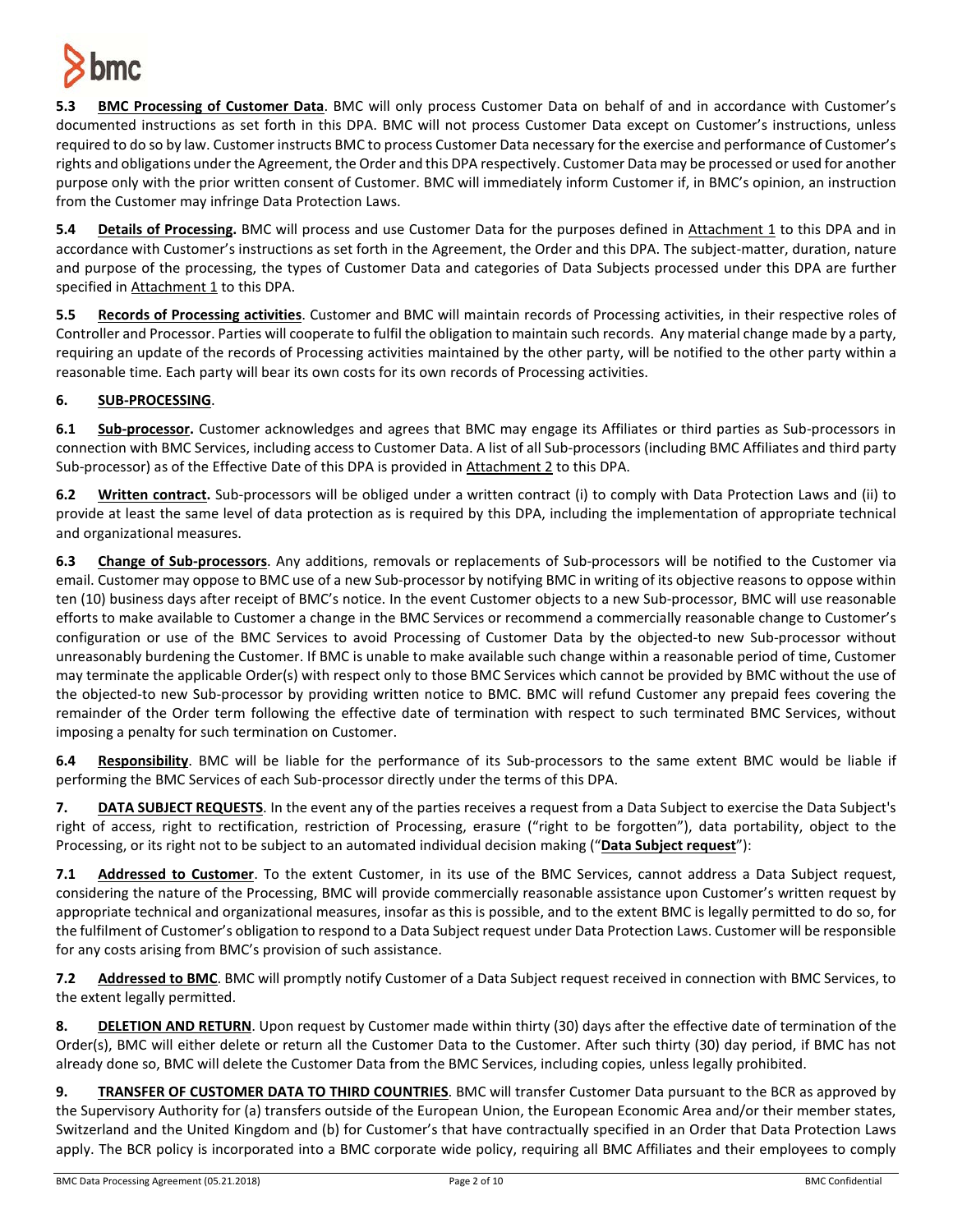

with and respect the BCR policy which is governing the collection, use, access, storage and transfer of Customer Data among BMC Affiliates and third party Sub-processors. Customer agrees to rely upon the BCR as providing adequate safeguards in regard to Data Protection Laws and provisions contained in the Introduction, Part III and IV of the BCR are incorporated by reference and are an integral part of this DPA. Customer agrees that Customer Data may be processed by BMC Affiliates and third party Sub-processors provided that BMC, its Affiliates and its Sub-processors are and remain contractually bound by the BCR, or in the case of Sub-processors by the Sub-Processor's own BCR. BMC represents that its Affiliates and Sub-Processors are and will for the duration of this DPA remain contractually bound by and comply with the requirements of the BCR, or in the case of Sub-Processors by the Sub-Processor's own BCR.

# **10. SECURITY**.

**10.1 Confidentiality**. BMC will ensure that all personnel of BMC granted access to Customer Data have committed themselves to confidentiality by executing written confidentiality obligations to the extent legally necessary. The obligation to treat Customer Data pursuant to such confidentiality obligations will survive the termination of the employment. Customer Data may be made available only to personnel that require access to such Customer Data for the performance of BMC's contractual obligations towards Customer.

**10.2 Organizational and technical protection measures**. BMC will maintain appropriate organizational and technical protection measures, as set out in Attachment 3 to this DPA. BMC regularly monitors compliance with these measures. Upon Customer's request, BMC will provide Customer with reasonable cooperation and assistance to fulfil Customer's obligation under the GDPR, to implement and maintain appropriate organizational and technical protection measures, insofar as this obligation relates to the BMC Services in scope of this DPA. Customer will be responsible for any costs arising from any additional obligation on BMC due to a Customer request outside of this DPA.

# **11. SECURITY BREACH MANAGEMENT, NOTIFICATION AND COOPERATION WITH AUTHORITIES**.

**11.1 Customer Data Breach Notification to Customer**. BMC will notify Customer without undue delay after becoming aware of a breach of security leading to the accidental or unlawful destruction, loss, alteration, unauthorized disclosure of, or access to, Customer Data processed by BMC and its Sub-processors. BMC will make reasonable efforts to identify the cause of such breach and take those steps as BMC deems necessary and reasonable in order to remediate the cause of such a breach to the extent the remediation is within BMC's reasonable control.

**11.2 Customer Data Breach Notification to the Supervisory Authority and the Data Subject.** Upon Customer's request, BMC will provide Customer with reasonable cooperation and assistance to fulfil Customer's obligation under the GDPR to notify a Customer Data Breach to the Supervisory Authority and to communicate on a Customer Data Breach to the Data Subject, insofar as this obligation relates to the BMC Services in scope of this DPA. Except in case of breach of this DPA by BMC, an Affiliate of BMC or a Sub-processor of BMC, Customer will be responsible for any costs arising from BMC's provision of such assistance.

**11.3 Cooperation with Supervisory Authorities.** Customer and BMC will cooperate with competent Supervisory Authorities as required by the GDPR. If a party is subject to investigative or corrective powers of a Supervisory Authority, this party will inform the other party without undue delay, insofar as it relates to the data Processing covered by this DPA. Parties will provide reasonable assistance to each other to fulfil obligations to cooperate with Supervisory Authorities. Each party is responsible for its own costs arising from the provision of such assistance.

### **12. AUDIT AND IMPACT ASSESSMENTS**.

**12.1 Data Protection Impact Assessment and Prior Consultation.** Upon Customer's request, BMC will provide Customer with reasonable cooperation and assistance to fulfil Customer's obligation under the GDPR to carry out a Data Protection Impact Assessment related to Customer's use of the BMC Services, to the extent Customer does not otherwise have access to the relevant information, and to the extent such information is available to BMC. BMC will provide reasonable assistance to Customer in the cooperation or Prior Consultation with the Supervisory Authority in the performance of its tasks. Customer will be responsible for any costs arising from BMC's provision of such assistance.

**12.2 Audit**. Upon request by Customer, BMC will make available to Customer all relevant information necessary to demonstrate compliance with this DPA, and will allow for and contribute to audits, including inspections, by Customer or an auditor mandated by Customer in relation to the Processing of the Customer Data by BMC and its Sub-processors. Customer will give notice of any audit or inspection to be conducted and will make reasonable endeavors to avoid causing any damage or disruption to BMC premises, equipment and business while its personnel are on those premises in the course of such an audit or inspection. Any audit will be carried out on reasonable prior written notice of no less than thirty (30) days, and will not be carried out more than once a year. Access to BMC premises for the purposes of such an audit or inspection is subject to: (a) the production of reasonable evidence of identity and authority by the auditors; (b) normal business hours; (c) audit personnel have committed themselves to confidentiality by executing written confidentiality obligations; and (d) access only to information that is strictly relevant to the BMC Services being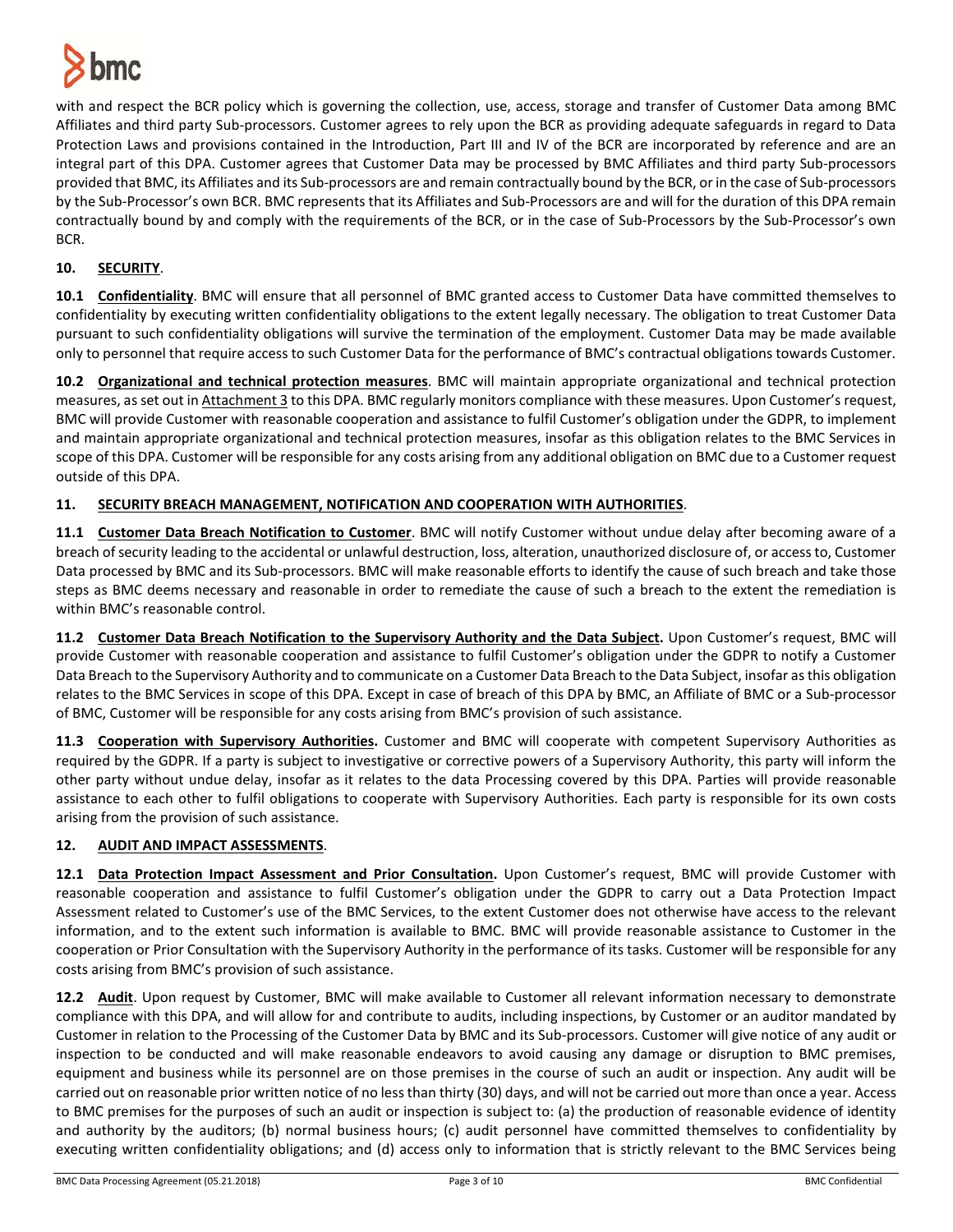

provided to Customer, which excludes any information relating to the provision of BMC Services to other Customers. Audit and verification rights exclude direct security and penetration tests run by Customer or an auditor mandated by Customer.

**13. LIMITATION OF LIABILITY**. Each party's liability, taken together in the aggregate, arising out of or related to this DPA, whether in contract, tort or under any other theory of liability, is exclusively subject to terms and conditions contained in the Agreement.

| ATTACHMENTS INCORPORATED INTO THIS DPA                          |  |  |
|-----------------------------------------------------------------|--|--|
| Attachment 1 – Details of Customer Data processing              |  |  |
| Attachment 2 - List of Sub-processors                           |  |  |
| Attachment 3 - Organizational and technical protection measures |  |  |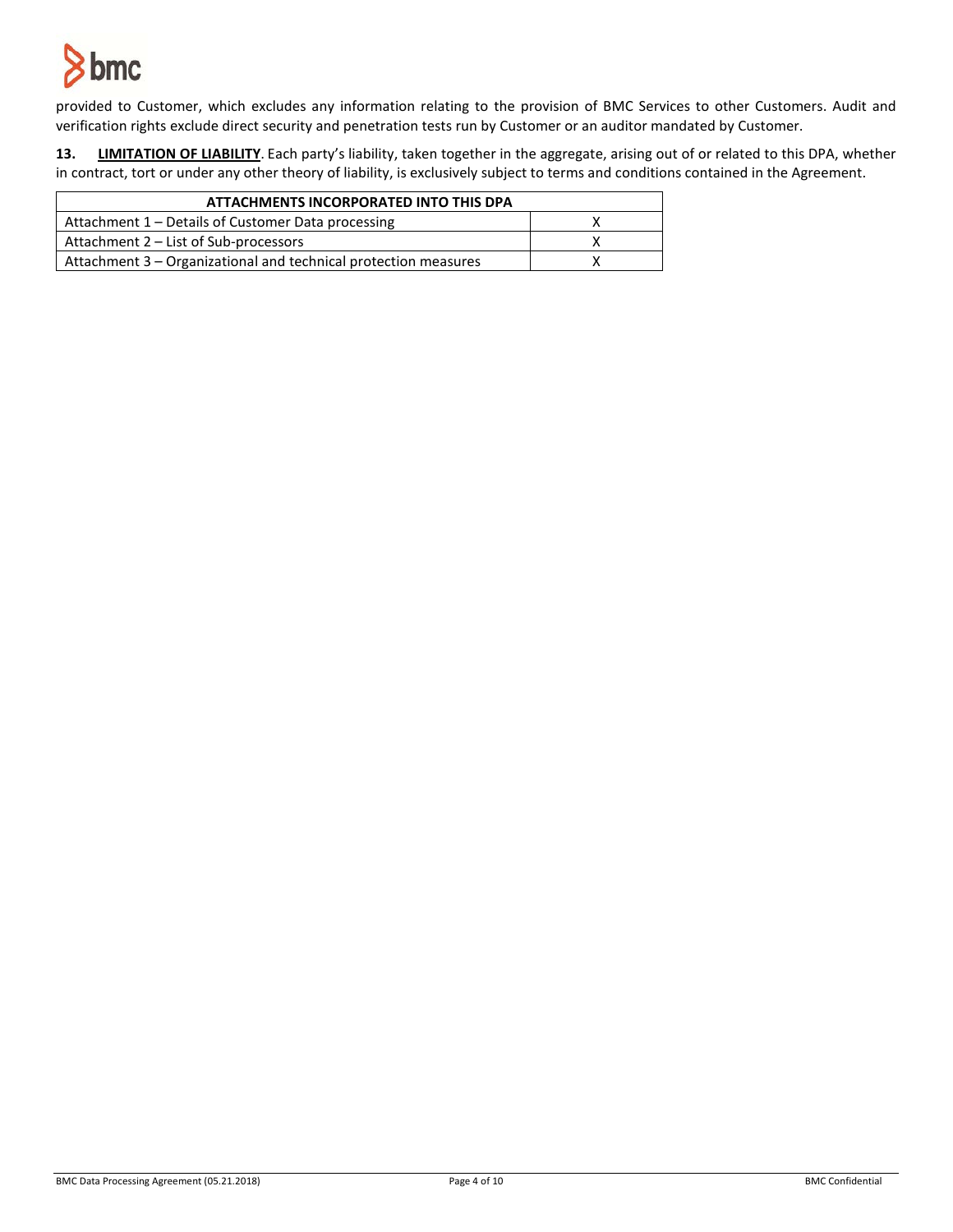

## **Attachment 1 - Details of Customer Data processing**

### **1. Extent, subject-matter, nature and purpose of intended processing of Customer Data**

As set forth in the Agreement, BMC will process Customer Data necessary for the exercise and performance of Customer's rights and obligations under the Agreement, the Order and this DPA.

Additionally, as set forth in the DPA, BMC will not disclose Customer Data except as expressly permitted in writing by Customer or where required by law, in which case, to the extent legally permitted, BMC will provide Customer with prior notice of any such compelled disclosure.

## **2. Duration of processing**

The duration of Personal Data processing is the duration of the Order.

#### **3. Categories of Customer Data and concerned Data Subjects**

#### **(a) Data Subjects**

**The extent of Customer data processed by BMC is determined and controlled by Customer in its sole discretion. It may include, but is not limited to Personal Data relating to the following categories of data subjects:**

- Prospects, customers, business partners and vendors of Customer
- Customer's personnel, including Employees, agents and contractors
- Customer's Users authorized by Customer to use BMC Services

#### **(b) Categories of Personal Data**

**The extent of Customer data processed by BMC is determined and controlled by Customer in its sole discretion. It may include, but is not limited to Personal Data relating to the following categories of Personal Data:**

- Personal master data (name, address, title, degree, date of birth)
- Contact details (telephone number, mobile phone number, email address, fax number)
- Contractual master data
- Customer history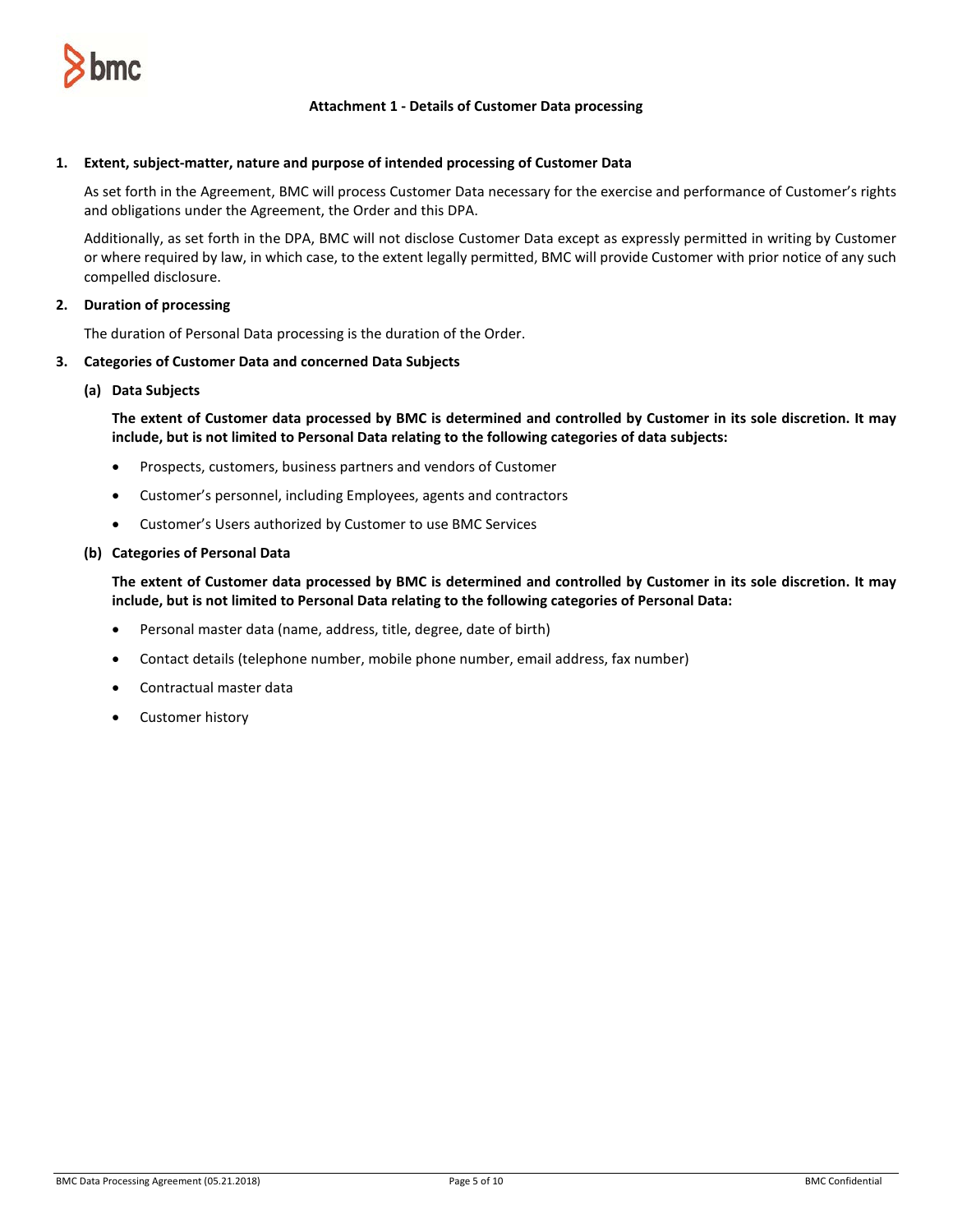

# **Attachment 2 - List of Sub-processors**

| <b>Entity Name</b>                                                                                                               | <b>Entity Type</b> | <b>Entity Country</b> |  |
|----------------------------------------------------------------------------------------------------------------------------------|--------------------|-----------------------|--|
| <b>BMC Affiliates</b>                                                                                                            |                    |                       |  |
| BMC Software, Inc., 2101 CityWest Boulevard, Houston, Texas 77042                                                                | Affiliate          | <b>USA</b>            |  |
| BMC Software Melbourne VIC Level 10 Twenty8 Freshwater Place, Melbourne VIC 3006                                                 | Affiliate          | Australia             |  |
| BMC Software Limited, E2 Eskdale Road, Winnersh, Wokingham, Berkshire, RG41 5TS, United<br>Kingdom                               | Affiliate          | United<br>Kingdom     |  |
| BMC Software 10431 Morado Circle, Avalon Bldg 5 Austin, TX 78759                                                                 | Affiliate          | <b>USA</b>            |  |
| BMC Software 8401 Greensboro dr, suite 100 Greensboro Corp Center, McLean VA 22102                                               | Affiliate          | <b>USA</b>            |  |
| BMC Software 6200 Stoneridge Mall Road Suite 200 Pleasanton, CA 94588                                                            | Affiliate          | <b>USA</b>            |  |
| BMC Software Ballymoss House Carmanhall road, Foxrock Dublin, Ireland                                                            | Affiliate          | Ireland               |  |
| BMC Software, Wing 1, Tower 'B', Business Bay, Survey No. 103, Hissa No. 2, Airport Road,<br>Yerwada, Pune, Maharashtra 411006   | Affiliate          | India                 |  |
| BMC Software 600 North Bridge Road, #20-01/10 Park view Square                                                                   | Affiliate          | Singapore             |  |
| <b>Third Party entities for BMC Services</b>                                                                                     |                    |                       |  |
| Nityo Infotech Services Pvt Ltd., 329/330, Laxmi Mall, Laxmi Industrial Estate, New Link Road,<br>Andheri, Mumbai 400 053, India | Outsourcer         | India                 |  |
| YIDATEC Co. Ltd, HeYi Building 10F, 6Aixian St., Hi-Tech Park, Dalian, China 116023                                              | Outsourcer         | China                 |  |
| Additional third party entities may be called out on Orders                                                                      |                    |                       |  |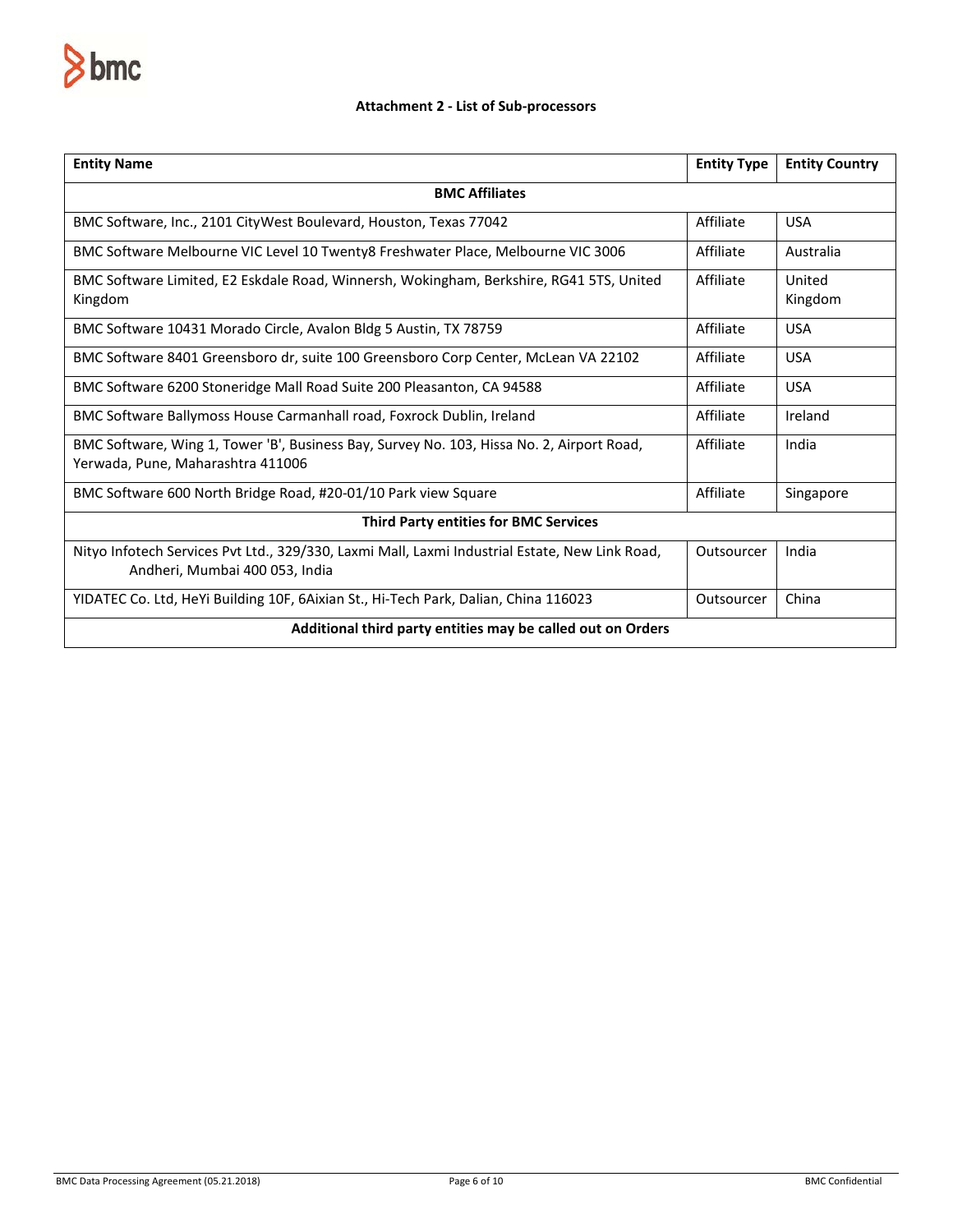

**Attachment 3 - Organizational and technical protection measures**

## **A. GENERAL ORGANIZATIONAL AND TECHNICAL MEASURES**

**To the extent Customer elects to provide Customer Data to BMC in accordance with the relevant Order, the Agreement and this DPA, the following organizational and protection measures apply.** 

- **1. Access control to premises, facilities and assets to prevent unauthorized persons from gaining access to data processing systems for processing or using Customer Data. BMC has deployed the following measures to control access to systems and data:**
	- BMC has an identity management system fully integrated with BMC human resources system providing full lifecycle management for BMC Users Accounts and access to data.
	- Accounts and access are revoked immediately upon termination of employment of such BMC user account, including disconnection of active remote access sessions.
	- BMC User Accounts are generated on a per-individual basis and not shared.
	- For BMC Support, access to Support MFT service is restricted to authorized personnel only, which is limited to BMC Support and the customer.
	- For BMC Support, BMC's Support MFT service is deployed in physically redundant, geographically diverse locations.
	- For BMC Professional Services, access to BMC endpoints is restricted to authorized personnel only which is limited to BMC Support Services and BMC Professional Services organizations.
	- BMC's data centers are with industry recognized tiered providers, with:
		- o Multiple certifications that may include: SSAE 16 (SOC I type II), PCI DSS (sec 9 & 12), ISO 27001, NIST
		- o 24 hour security
		- o Restricted, multifactor access

# **2. Access control to systems to prevent data processing systems from being used without authorization.**

BMC has deployed the following measures to provide a secured access to systems:

- BMC user accounts are required in order to access BMC systems. Access is restricted to authorized support personnel, and the assigned system owner.
- **3. Access control to ensure that persons entitled to use a data processing system have access only to the data to which they have a right of access, and that Customer Data cannot be read, copied, modified or removed without authorization in the course of processing or use and after storage.**
	- BMC maintains a confidential information protection policy that outlines data handling practices based on classification for which all BMC employees must comply.
	- BMC user accounts are required to access BMC systems, and are restricted to authorized support personnel and the assigned system owner.

### **B. ORGANIZATIONAL AND TECHNICAL MEASURES APPLYING ONLY TO SUPPORT**

- **1. Disclosure control to ensure that Customer Data cannot be read, copied, altered, or removed without authorization during electronic transfer or transfer or transport or while being recorded onto data storage media, and that it is possible to check and establish to which parties Customer Data are to be transferred by means of data transmission facilities.** 
	- BMC has deployed security measures to ensure that Customer Data is fully encrypted, using AES 256, in transport as it moves from the Customer site to Support MFT system.
	- Customer communication to the Support MFT system requires the use of an encrypted transmission channel using Secure File Transfer Protocol (SFTP).
	- BMC utilizes AES-256 encryption on disk, to ensure that data at rest on the Support MFT system cannot be read without authorization.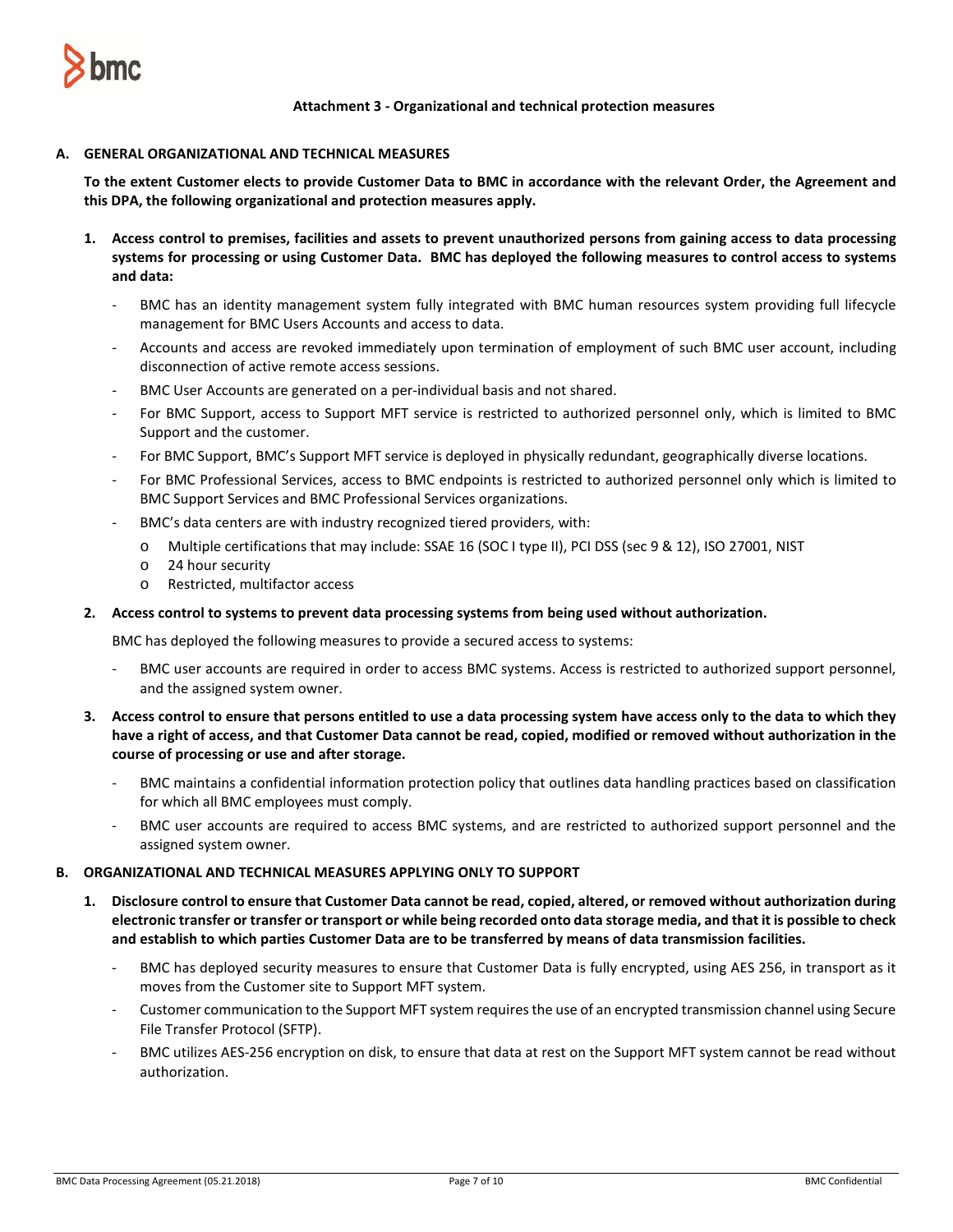

- **2. Input control to ensure that it is possible to after-the-fact check and establish whether Customer Data has been entered into, altered, or removed from data processing systems, and if so, by whom.** 
	- BMC has implemented controlled and secured logging procedures applicable to the Support MFT systems where the Customer Data potentially resides.
	- Logging provides full accountability for actions taken against Customer Data. Logs are retained for a period of at least a consecutive six (6) months.
- **3. Job control to ensure that Customer Data processed on behalf of others are processed strictly in compliance with the data controller's instructions.** 
	- BMC does not process Customer Data. In the event Customer provides Customer Data for support purposes, the Support MFT system provides automatic scanning of the stored data to attempt to detect any sensitive data.
	- If sensitive data is detected, both the Customer and BMC support personnel are alerted so special handling procedures can be taken if needed.
- **4. Availability control to ensure that Customer Data are protected against accidental destruction or loss.** 
	- BMC has a 24/7 network and security operations centers (NOC/SOC) to respond to network and security related incidents and provide continuous monitoring of our systems.
	- BMC has a variety of security tools implemented to protect its environment and data entrusted to it, including but not limited to, intrusion prevention services (IPS), anti-virus, application heuristic analysis (sandboxing), endpoint encryption, security information and event management (SIEM), rogue system detection (RSD), and web content filtering.
	- BMC maintains a formal incident response and cyber crisis plan that includes standard actions and engagement for incident handling that includes notification to the Customer and authorities.

# **C. ORGANIZATIONAL AND TECHNICAL MEASURES APPLYING ONLY TO SUBSCRIPTION SERVICES**

**1. Access control to premises and facilities to prevent unauthorized persons from gaining access to data processing systems for processing or using Personal Data.**

In data centers, the following measures are deployed to protect and control secured access to data center facilities:

- Access to production and disaster recovery data centers is securely controlled and monitored by industry standard layers of security.
- No entry to data center sites without approved change control, photo ID card and security center clearance.

### **2. Access control to systems to prevent data processing systems from being used without authorization.**

The following controls are implemented:

- Unique User identifiers (User IDs) to ensure that activities can be attributed to the responsible individual.
- User passwords are stored using a one-way hashing algorithm and are never transmitted unencrypted.
- Access to the Services require a valid User ID and password combination, which are encrypted via current industry encryption standards while in transmission. Following a successful authentication, a random session ID is generated and stored in the User's browser to preserve and track session state.
- Controls to ensure generated initial passwords must be reset on first use.
- Controls to revoke access after several consecutive failed login attempts.
- Controls on the number of invalid login requests before locking out a User.
- Controls to force a User password to expire after a period of use.
- Controls to terminate a User session after a period of inactivity.
- Password history controls to limit password reuse.
- Password length controls
- Password complexity requirement.
- Verification question before resetting password.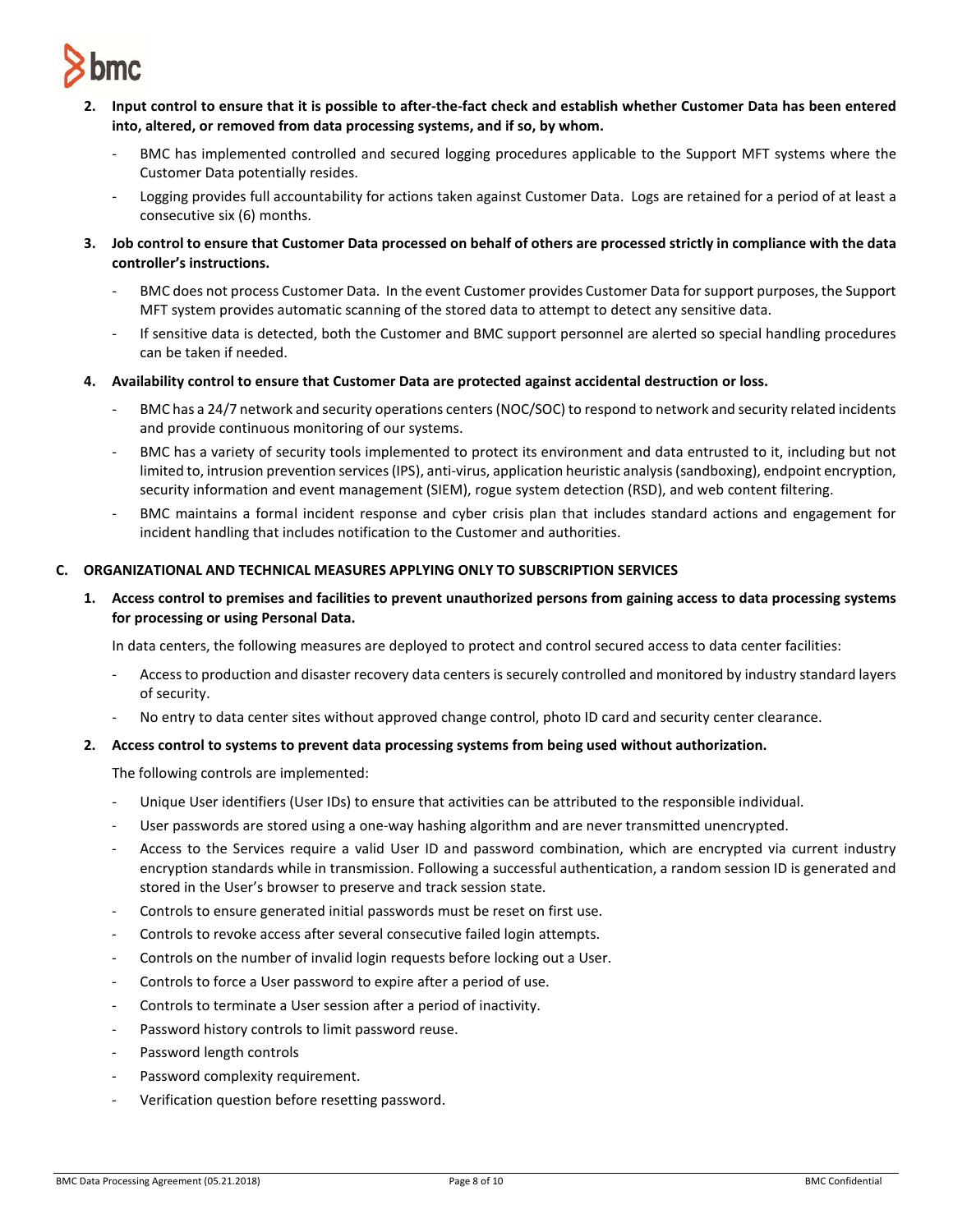

- **3. Access control to data to ensure that persons authorized to use a data processing system have access only to the data to which they have a right of access, and that Personal Data cannot be read, copied, modified or removed without authorization in the course of processing or use and after storage.**
- **4. Disclosure control to ensure that Personal Data cannot be read, copied, altered, or removed without authorization during electronic transfer or transfer or transport or while being recorded onto data storage media, and that it is possible to check and establish to which parties Personal Data are to be transferred by means of data transmission facilities.**

Security measures are employed to ensure that Personal Data is fully encrypted during transmission between Customer's network and the XaaS services data centers.

Customer communication to any XaaS services data center requires the use of an encrypted transmission channel, including at least HyperText Transfer Protocol Secure (HTTPS) and Transport Layer Security (TLS). Additional encrypted transmission channels may also include but are not limited to, Secure File Transfer Protocol (SFTP) and Internet Protocol Security Virtual Private Network (IPSec VPN).

**5. Input control to ensure that it is possible to after-the-fact check and establish whether Personal Data has been entered into, altered, or removed from data processing systems, and if so, by whom.**

Controlled and secured logging procedures may be employed on XaaS services systems where the Personal Data resides. Logging provides full accountability for actions taken against Personal Data and by whom within the XaaS Services organization.

**6. Job control to ensure that personal data processed on behalf of others are processed strictly in compliance with the Data Controller's instructions.**

As set forth in the DPA, BMC and its Subcontractor will process Personal Data in accordance with Customer's lawful and explicit instructions, including to provide the Services as set forth in the Agreement and as instructed by Users in their use of the Services.

**7. Availability control to ensure that Personal Data are protected against accidental destruction or loss.**

BMC has a variety of security tools implemented to protect its environment and data entrusted to it, including but not limited to, intrusion prevention services (IPS), anti-virus, application heuristic analysis (sandboxing), endpoint encryption, security information and event management (SIEM), rogue system detection (RSD), and web content filtering.

BMC maintains a formal incident response and cyber crisis plan that includes standard actions and engagement for incident handling that includes notification to the customer and authorities.

- Disaster recovery. BMC or its Subcontractor may utilize disaster recovery facilities that may be geographically remote from primary data centers, along with required hardware, software, and Internet connectivity, in the event BMC's Subcontractor production facilities at the primary data center were to be rendered unavailable. BMC's Subcontractor has disaster recovery plans in place and tests them at least once per year.
- Viruses. The Services will not introduce any viruses to Customers systems; however, the Services do not scan for viruses that could be included in attachments or other Customer Data uploaded into the Services by Customer. Any such uploaded attachments will not be executed in the Services and therefore will not damage or compromise the Services.
- **8. Segregation control to ensure that data collected for different purposes can be processed separately.** 
	- Permissions and access control lists within BMC Subscription Services environment allow logically segregated processing of personal data;
	- Access control within the BMC Subscription Services environment is restricted and isolated so usage activities for one BMC customer cannot be viewed or accessed by another BMC customer.

### **D. ORGANIZATIONAL AND TECHNICAL MEASURES APPLYING ONLY TO CONSULTING SERVICES**

- **1. Disclosure control to ensure that Customer Data cannot be read, copied, altered, or removed without authorization during electronic transfer or transfer or transport or while being recorded onto data storage media.**
	- BMC has deployed security measures to ensure that BMC Professional Services computing systems (the PS laptops) are fully encrypted, using AES 256.
		- BMC Professional Services consultants utilize secure transmission methods for data transfer to/ from customer, such as SFTP.